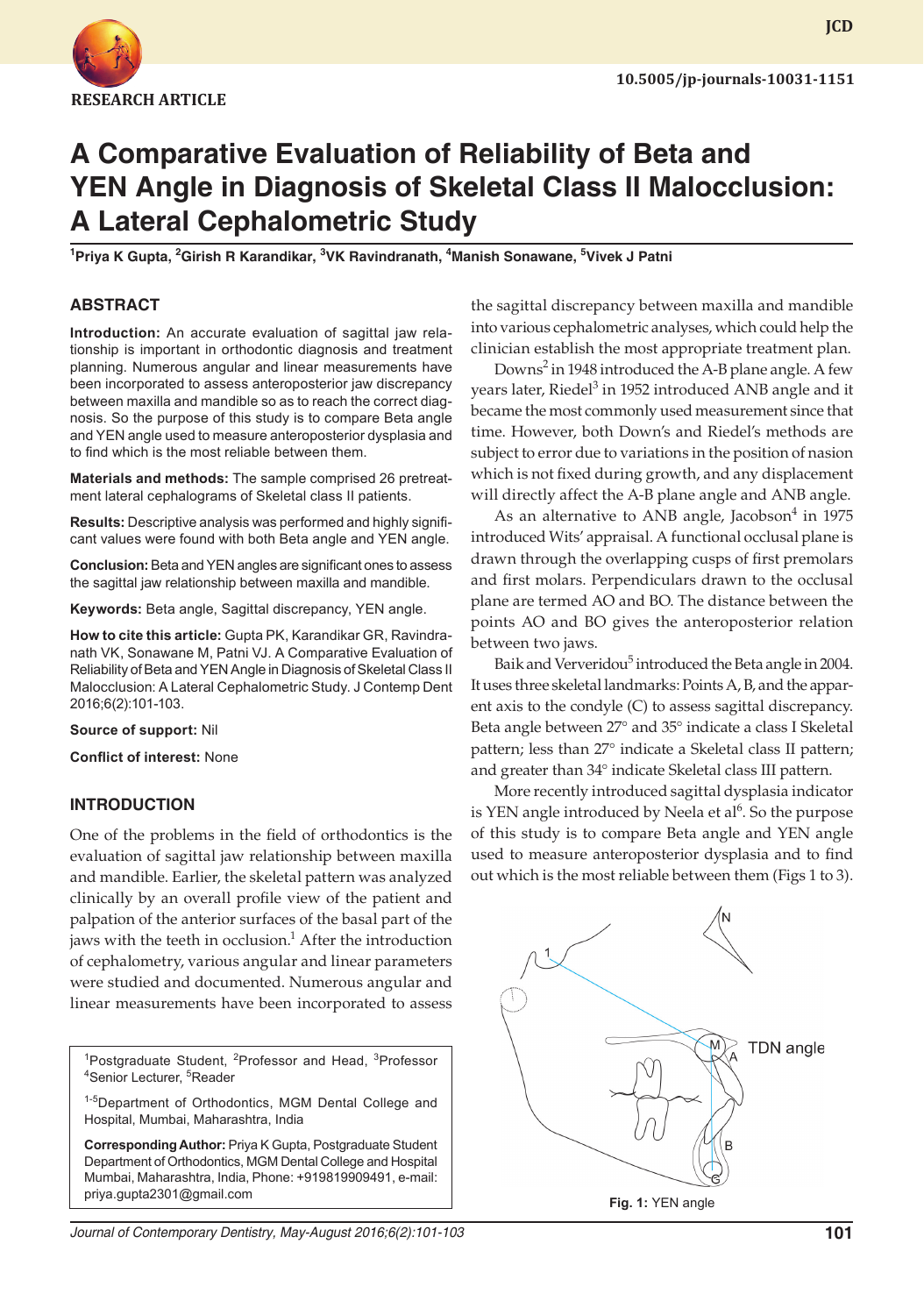

**Fig. 2:** Beta angle



**Fig. 3:** Lateral cephalogram

#### **MATERIALS AND METHODS**

This study was conducted in the Department of Orthodontics and Dentofacial Orthopedics, Mahatma Gandhi Mission's Dental College, Navi Mumbai. It consisted of 26 pretreatment lateral cephalograms of 10- to 25-yearold individuals who had never undergone orthodontic treatment. The following inclusion criteria were taken for the class II skeletal pattern group:

- The ANB angle was above  $+4^{\circ}$ .
- Wits' appraisal greater than or equal to  $+2$  mm.

All the lateral cephalograms were obtained in the Natural head position. These cephalograms were traced and ANB angle, Wits' appraisal, Beta angle, and YEN angle were measured to find the anteroposterior dysplasia and the most reliable among them.

# **Statistical Analysis**

The mean, standard deviation, and the p value were calculated. Descriptive analysis was performed and highly significant differences were found with Beta angle and YEN angle (Tables 1 to 5).

| <b>Table 1: Descriptive statistics</b>             |                    |      |            |            |         |                                                 |  |
|----------------------------------------------------|--------------------|------|------------|------------|---------|-------------------------------------------------|--|
|                                                    |                    | n    | Min.       | Max.       | Mean    | <b>SD</b>                                       |  |
| Beta angle                                         |                    | 26   | 16.00      | 32.00      | 23.35   | 3.76                                            |  |
| <b>YEN</b> angle                                   |                    | 26   | 88.00      | 121.00     | 111.27  | 6.25                                            |  |
| Table 2: One-sample statistics of Beta angle       |                    |      |            |            |         |                                                 |  |
|                                                    | n                  |      | Mean       | SD         | p-value | <b>SEM</b>                                      |  |
| Beta angle                                         |                    | 26   | 23.3462    | 3.76236    | < 0.001 | 0.73786                                         |  |
| <b>Table 3:</b> One-sample test of Beta angle      |                    |      |            |            |         |                                                 |  |
|                                                    | $Test-value = 27$  |      |            |            |         |                                                 |  |
|                                                    |                    |      | Sig.       | Mean       |         | 95% confidence<br>interval of the<br>difference |  |
|                                                    | t                  | df   | (2-tailed) | difference | Lower   | Upper                                           |  |
| <b>Beta</b><br>angle                               | $-4.952$           | 25   | 0.000      | $-3.65385$ |         | $-5.1735 -2.1342$                               |  |
| <b>Table 4:</b> One-sample statistics of YEN angle |                    |      |            |            |         |                                                 |  |
|                                                    | n                  |      | Mean       | <b>SD</b>  | p-value | <b>SEM</b>                                      |  |
| <b>YEN</b> angle                                   |                    | 26   | 111.2692   | 6.25177    | < 0.001 | 1.22607                                         |  |
| <b>Table 5:</b> One-sample test of YEN angle       |                    |      |            |            |         |                                                 |  |
|                                                    | Test-value = $117$ |      |            |            |         |                                                 |  |
|                                                    |                    | Sig. |            | Mean       |         | 95% confidence<br>interval of the<br>difference |  |
|                                                    | t                  | df   | (2-tailed) | difference | Lower   | Upper                                           |  |
| <b>YEN</b><br>angle                                | $-4.674$           | 25   | 0.000      | $-5.73077$ | 8.2559  | $-3.2056$                                       |  |

# **DISCUSSION**

Cephalometrics includes measurement, description, and appraisal of dentofacial growth and changes in the skull by measuring certain planes, lines, and angles between anthropometric landmarks and points specified by orthodontics.7 A method of maxillomandibular assessment that provides accurate data on this relationship at an early age would be highly desirable.<sup>8</sup> The ANB angle is affected by various factors because of which it can often be misleading. It has been suggested that although the apical base relationships were constant in all conditions, the ANB angle became either small or large and thus such a measurement was not reliable.<sup>9,10</sup>

Moore et al<sup>11</sup> and Ishikawa et al<sup>12</sup> who stated that Wits' appraisal although not affected by landmarks or jaw rotations, it still has the problem of correctly identifying the functional occlusal plane, which can sometimes be impossible, especially in mixed dentition. Our study shows that the values of Beta angle were statistically significant ( $p < 0.001$ ). This is also supported by Baik and Ververidou<sup>5</sup> who stated that Beta angle does not depend on cranial landmarks or the functional occlusal plane and remains relatively stable even when the jaws are rotated.